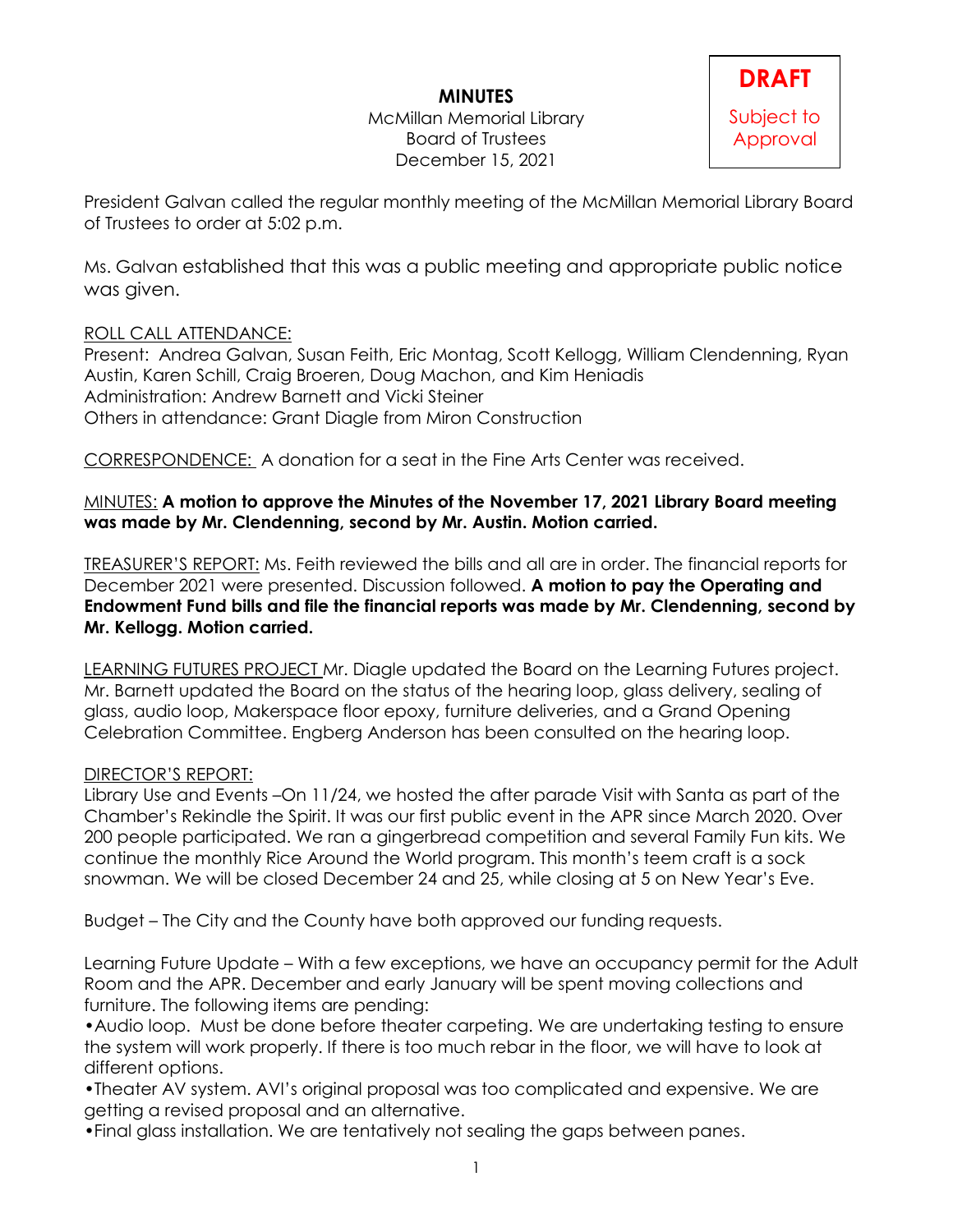•Stage and backstage flooring. December, once we have the audio loop finalized.

•Theater carpet. December to coincide with other flooring work.

•Makerspace epoxy floor. Findorff is looking for an alternate supplier or product, which EAA will certify.

•Sliding doors for Meeting Room and Makerspace. Delivery on 12/17.

•Theater seating. Late January 2022.

•Furniture delivery is ongoing. Some has already arrived, but the bulk is scheduled for the next month.

•Grand opening. We are having a soft opening, since the Upper Level is cleared for use now and will soon be full of books. An event and ribbon cutting should be planned for April.

# COMMITTEE REPORTS:

Mr. Kellogg reports on personnel committee meeting on December 1, 2021.

The City of Wisconsin Rapids has requested a change in vacation anniversary dates for employees for accounting purposes.

#### **A motion to accept the change in anniversary dates for vacation was made by Mr. Kellogg, second by Ms. Feith. 9 ayes, 1 no. Motion carried.**

Mr. Kellogg explained the suspension of carryover of vacation for 2022 to be used by 12/31/22. **A motion to approve suspension of vacation carryover for one year was made by Mr. Kellogg, second by Mr. Broeren. Motion carried.**

Future items to be discussed at committee meeting include: salary compensation and classification study, evaluation process for staff, director, assistant director, Job descriptions and the Employee Handbook.

Ms. Feith reported on the Finance committee meeting held on December 9, 2021. Rebalancing the accounts in the Endowment Fund was discussed. Ms. Feith presented a banking resolution for review by the Board.

### **A motion to accept the recommendations of the Finance committee on items b.**

- **i. Recommendation to approve modification of signatory for the Endowment Fund and approval of Corporate Resolution**
- **ii. Recommendation to approve Board signatories on contracts**
- **iii. Recommendation to rebalance the Endowment Management account and the Witter and Vaughan Book Funds**
- **iv. Recommendation to retain legal counsel for the purpose of reviewing a gift acceptance policy, surplus property disposal policy, and change to Endowment Fund was made by Mr. Clendenning, second by Mr. Montag. Discussion followed. Motion carried.**

Ms. Feith presented a recommendation to the full board for a gift acceptance policy, surplus property policy and 501c(3) of Endowment fund. Discussion followed. Retaining legal counsel should require Board action. Requests should go through the committee chair and Board president prior to asking for legal counsel.

Mr. Montag reported on the Services Committee meeting held on December 14, 2021. The revised Meeting Room Use Policy will be presented to the Board in January. Rules of Conduct and the Plan of Service will be discussed at future meeting. A request for a list of programs was made.